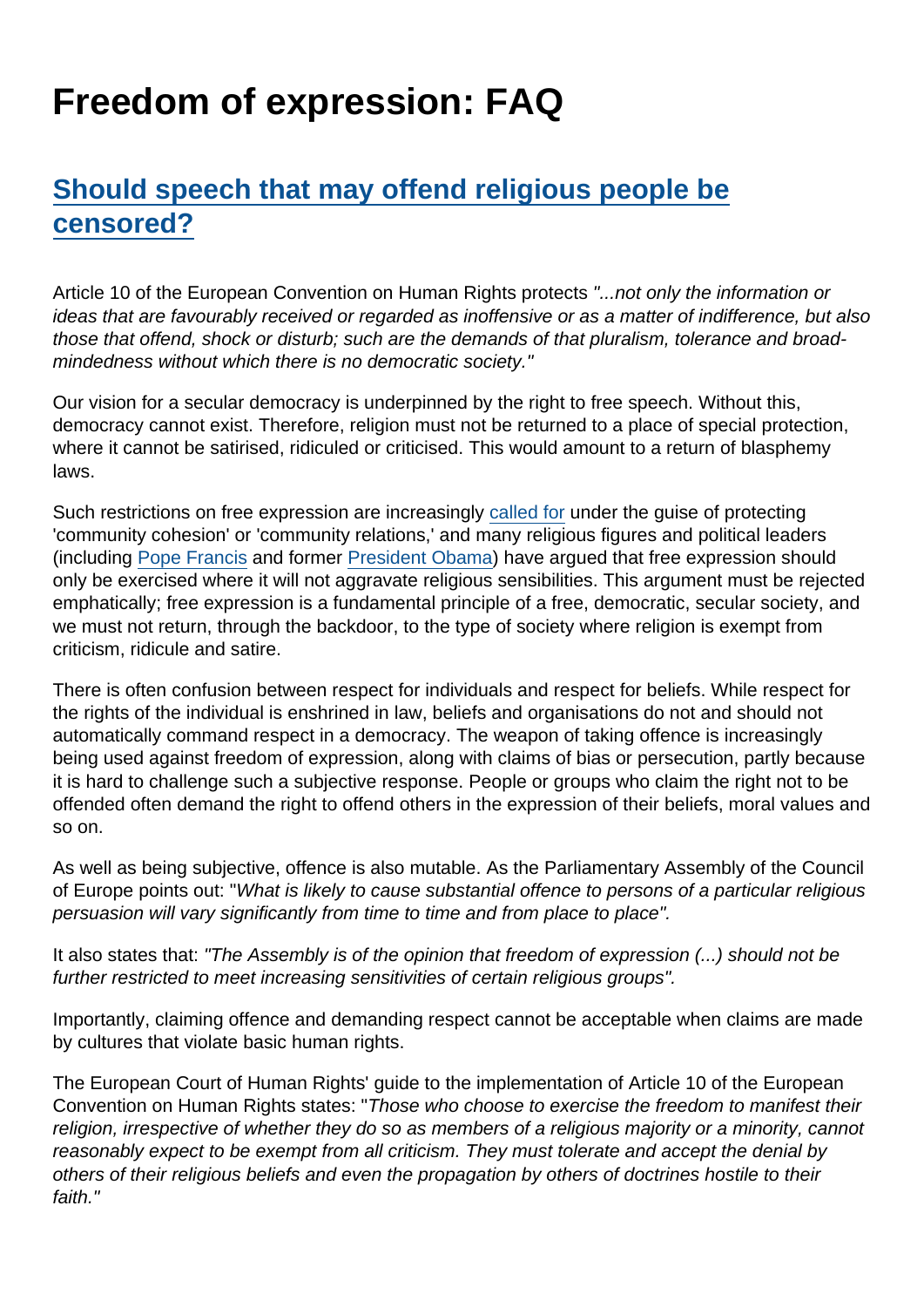The necessary limits to freedom of expression are well understood in international law but attempts to further limit this freedom beyond a prohibition on incitement to hatred and violence run counter to the rights enshrined in the Universal Declaration of Human Rights and the International Covenant on Civil and Political Rights. In addition, the European Court of Human Rights states that there are no grounds for affording better protection to the institutions than to individuals.

The crime of religiously aggravated offence introduced in the UK in 2006 represents a new kind of blasphemy law; the crime of religiously aggravated insulting behaviour carries a sentence of up to seven years in prison. Professional offence-takers in religious communities have already begun to exploit this new avenue of restricting criticism and comment about their beliefs. A blasphemy law became effective in Ireland in 2010.

# [Should speech that may provoke violence from religious](https://www.secularism.org.uk/free-expression/freedom-of-expression-faq.html#e-190123-a) [extremists be censored?](https://www.secularism.org.uk/free-expression/freedom-of-expression-faq.html#e-190123-a)

Freedom from discrimination or censorship and freedom to communicate is vital in a democracy in debate, reportage, creative media and any public arena.

Media organisations must have the liberty to publish material (or not) as they see fit. But selfcensorship under the threat of violence is not an exercise of free choice.

The state should fully commit itself to defending those who decide to make use of their fundamental human rights to free expression and speech, regardless of whether individuals' substantive use of their right is seen by some as 'inflammatory' or 'provocative'. These arguments amount to blaming victims for violence directed at them. The state must defend these individuals.

Instead, we have seen art exhibitions cancelled after the police made unreasonable demands for financial compensation for security. The state must incur the financial cost of defending free speech, as it does unequivocally in France.

Death threats against Salman Rushdie are widely seen as the start of the current malaise in the UK. Those responsible were allowed to go unpunished while Rushdie was castigated and vilified. This sends a signal that restricting others' freedom of expression can be carried out with impunity and that religion is off limits for debate or criticism.

# [How are religious and nonreligious views being censored?](https://www.secularism.org.uk/free-expression/freedom-of-expression-faq.html#e-190129-a)

Believers in any one religion are not a homogeneous mass. A vocal minority –frequently extremists – often claim to speak for whole communities. Equally, there is no one nonreligious culture; nonbelievers are as diverse as believers.

One of the growing causes for concern is that these diverse voices of the non-religious are either not being heard or are not equally valued: religious voices are claiming their right to freedom of expression but at the cost of non-religious voices being silenced. Claims of bias or persecution are used to silence debate or to steer it into areas non-critical of religion, particularly in its more extreme forms. It is these that are the greatest threat to social cohesion, equalities and free expression. And it is these most in need of being brought into open public debate.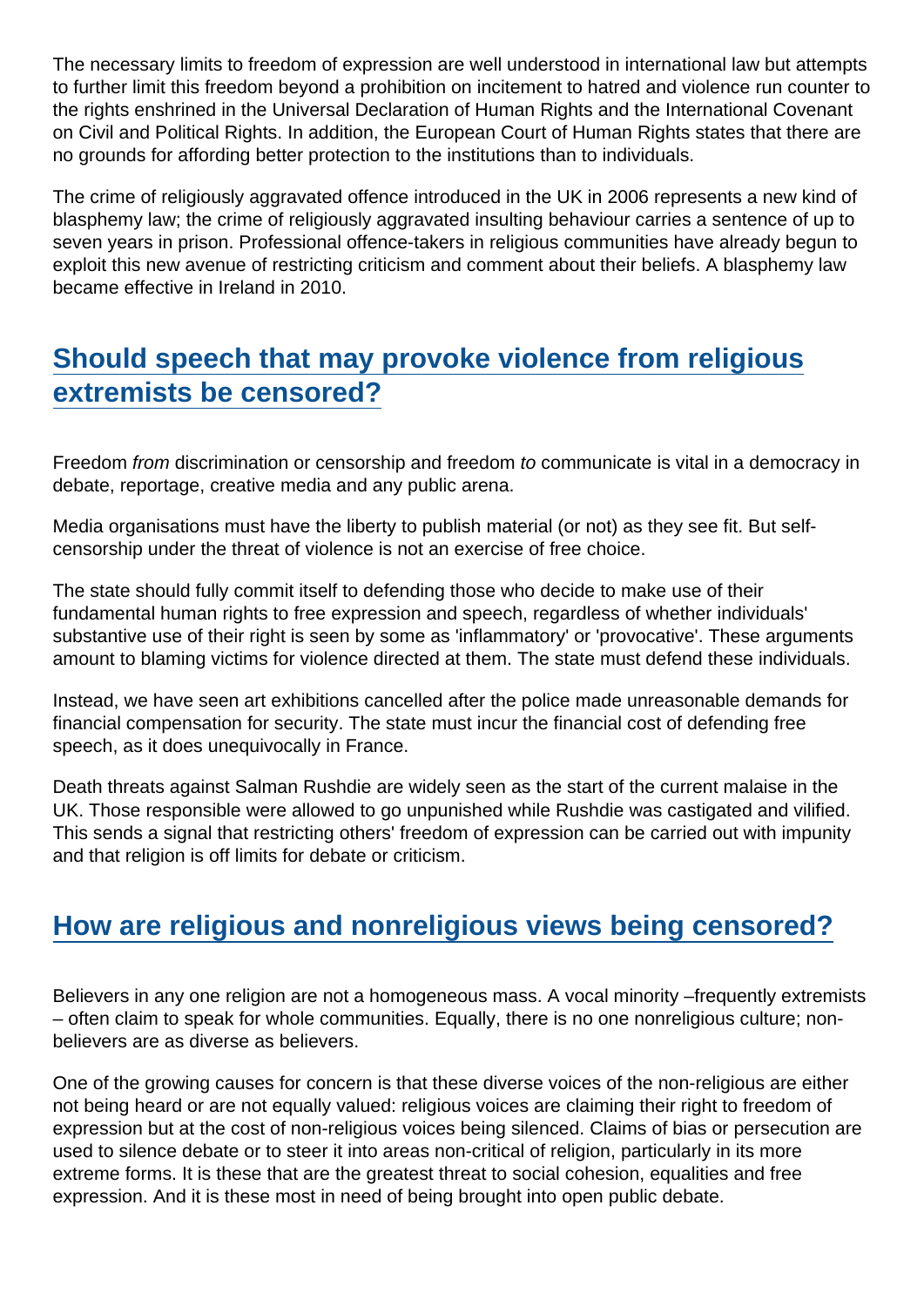In 2008 the UN Special Rapporteur on Freedom of Religion or Belief noted that laws protecting religious citizens are inherently discriminatory against atheists, non?theists, and religious sceptics because they protect religion as opposed to belief or conscience and their expression.

There is also the risk of a hierarchy of values with the most orthodox religious considering theirs the truest or most important and those of the non-religious either a pale imitation or non-existent – and therefore not worthy of respect or discussion. The potential result is a homogenised, sanitised universal culture that either gives offence to none or is controlled by the most vocal and powerful group whatever the rest of the populace may want or believe.

#### [How can we challenge hate speech?](https://www.secularism.org.uk/free-expression/freedom-of-expression-faq.html#e-190125-a)

A vibrant civil-society with robust freedom of expression is best placed to challenge hateful speech, discrimination and sectarian bigotry. Free speech organisations have an important role in this.

In a liberal, secular society individuals should be afforded respect and protection, ideas should not. While we must always defend the right to criticise any religion or belief, a secular society is meaningless if it does not protect the rights and dignities of people of all faiths and none. While some may seek to shield religion from any criticism, we must also be wary of criticism used as a cloak for bigotry.

### [Should religious people have an absolute right to proselytise](https://www.secularism.org.uk/free-expression/freedom-of-expression-faq.html#e-190130-a) [wherever and whenever they wish?](https://www.secularism.org.uk/free-expression/freedom-of-expression-faq.html#e-190130-a)

There are increasing incidences of religious groups or individuals claiming their right to proselytize as freedom of expression. For example, the Christian GP Richard Scott who [claimed](https://www.telegraph.co.uk/news/religion/8526760/Christian-GP-Dr-Richard-Scott-remanded-by-GMC.html) it was his right to preach to his patients. In this case, the General Medical Council disciplined him for infringing on his patient's rights and breaching best practice guidelines. While expressing religious views is a right, it is one limited by context and by whatever other rights it may impinge on.

# [What is the NSS position on anti-Muslim bigotry and](https://www.secularism.org.uk/free-expression/freedom-of-expression-faq.html#e-190126-a) ['Islamophobia'?](https://www.secularism.org.uk/free-expression/freedom-of-expression-faq.html#e-190126-a)

The National Secular Society opposes sectarianism, bigotry and discrimination against individuals or groups because of their religion. Secularists strongly oppose discrimination or privilege on the grounds of religious or non-religious beliefs, or perceived beliefs.

Our mission is to challenge religious privilege and discrimination. This is essential to protect the Human Rights of individuals of all religions and beliefs, including Muslims, and we hope to work positively with individuals and groups of good conscience regardless of their religion or beliefs to further this mission.

Anti-Muslim groups may attempt to link their prejudice to legitimate secular concerns, however secularists do not oppose one form of religious privilege when it is afforded to Muslims while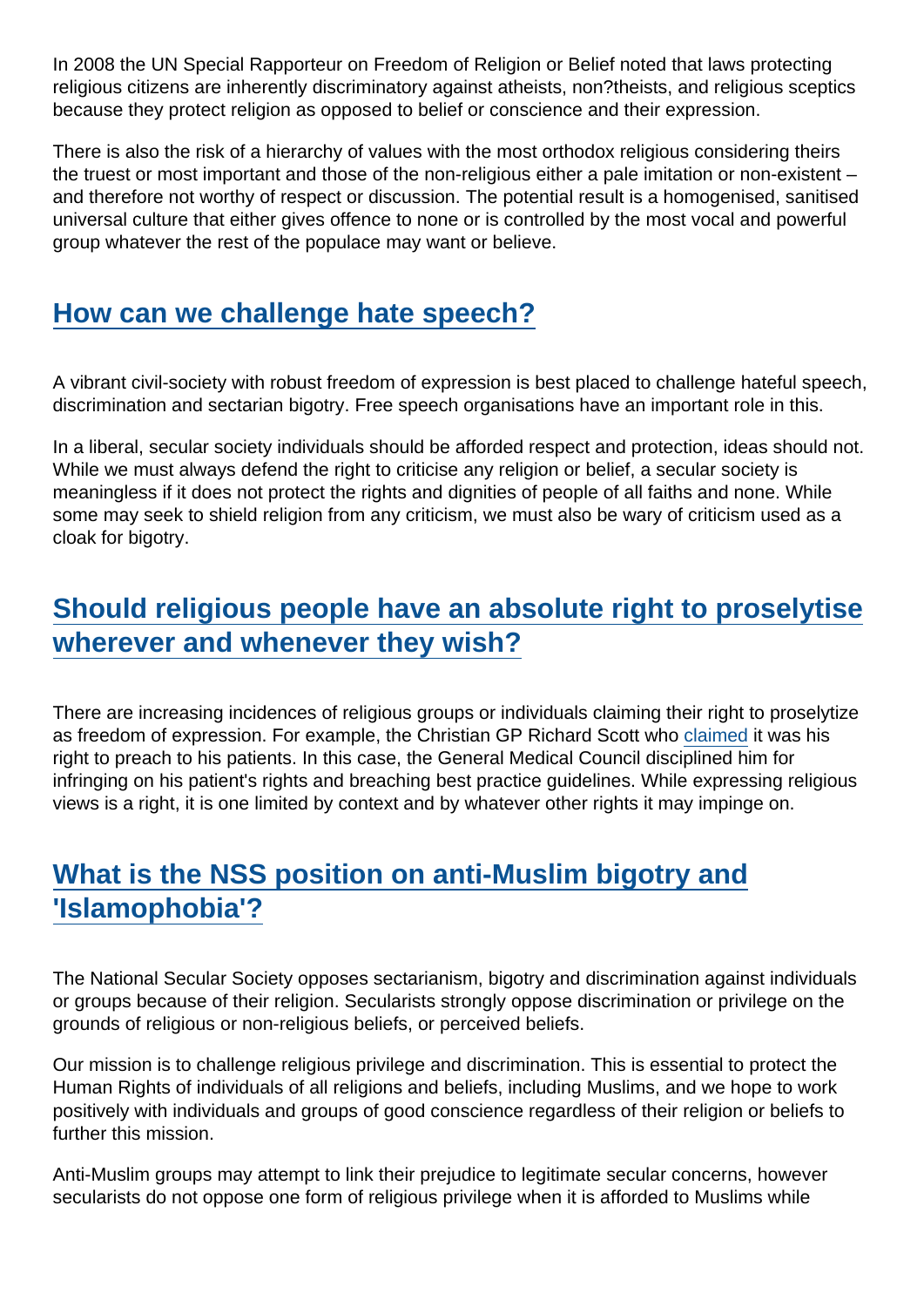supporting similar privileges for other groups. For example an anti-Muslim group may oppose a Muslim faith school, but that would be quite different to a principled secularist position against faith schools.

Anti-Muslim bigotry, directed against individuals or "Muslims" as a whole, is distinct from (even discourteous) criticism of Islamic ideas, ideology or practices and can be directed against anyone perceived to be Muslim regardless of their religious or ideological views.

In a liberal secular society individuals should be afforded respect and protection, ideas should not. Secularists reject the idea that any set of beliefs should be privileged or protected from criticism. For this reason we have concerns over the use of the term "Islamophobia". Accusations of 'Islamophobia' have been used to silence debate about (and within) Islam, to justify religious privilege, to justify religious violence and even to argue against showing solidarity with Muslim victims of Islamist violence.

Far from combatting prejudice and bigotry, erroneous cries of 'Islamophobia' have in fact become a cover for it. LGBT rights campaigners have been called 'Islamophobes' for criticising Muslim clerics' views on homosexuality. Ex-Muslims and feminist activists have be called 'Islamophobes' for criticising certain Islamic views on women. Even liberal and secular Muslims have been branded 'Islamophobes'

Anti-Muslim bigotry seeks to present Muslims as a monolithic block sharing the same beliefs. This plays into the hands of Islamists, who seek to present themselves as the genuine and definitive voice of Muslims.

Secularists uphold individuals' rights to interpret their beliefs as their conscience dictates. We reject 'religious policing', when groups insist that their interpretation of a religion should be privileged and define who is a 'real' member of a religious group.

Islam like any other religion or belief system is a diverse and evolving ideology. While some Islamic beliefs may conflict with secularism and liberal values, there is no reason why individual Muslims and Muslim groups cannot reconcile the values of secularism and Human Rights with their own beliefs. Indeed, around the world secular and progressive Muslims are often on the frontline of challenging Islamism.

Many Muslims face discrimination and bigotry and may be victims of racism. Some far right groups use Islam and Muslims as code words for non-white to further their deeply anti-secular identity politics. However, erroneous accusations of racism should not be allowed to silencing legitimate criticism and debate about (and within) Islam. Doing so leaves a gulf which is filled by anti-Muslim bigotry and helps extremists from both sides put forward a monolithic view of Muslims.

Finally, we are wary of conflating **Islamism** with Islam or Muslims. Such conflation can be used either to promote anti-Muslim bigotry, or to protect Islamism from criticism through erroneous accusations of 'Islamophobia'.

Islamism describes a range of religiopolitical ideologies characterised by:

- The belief that specific interpretations of Islam are definitive, should guide social and political decisions and should be privileged/enforced through violence, state policy or severe social pressure.
- Extreme hostility to apostates and Muslims with different interpretations of Islam, especially when they are perceived as liberal, progressive or secular.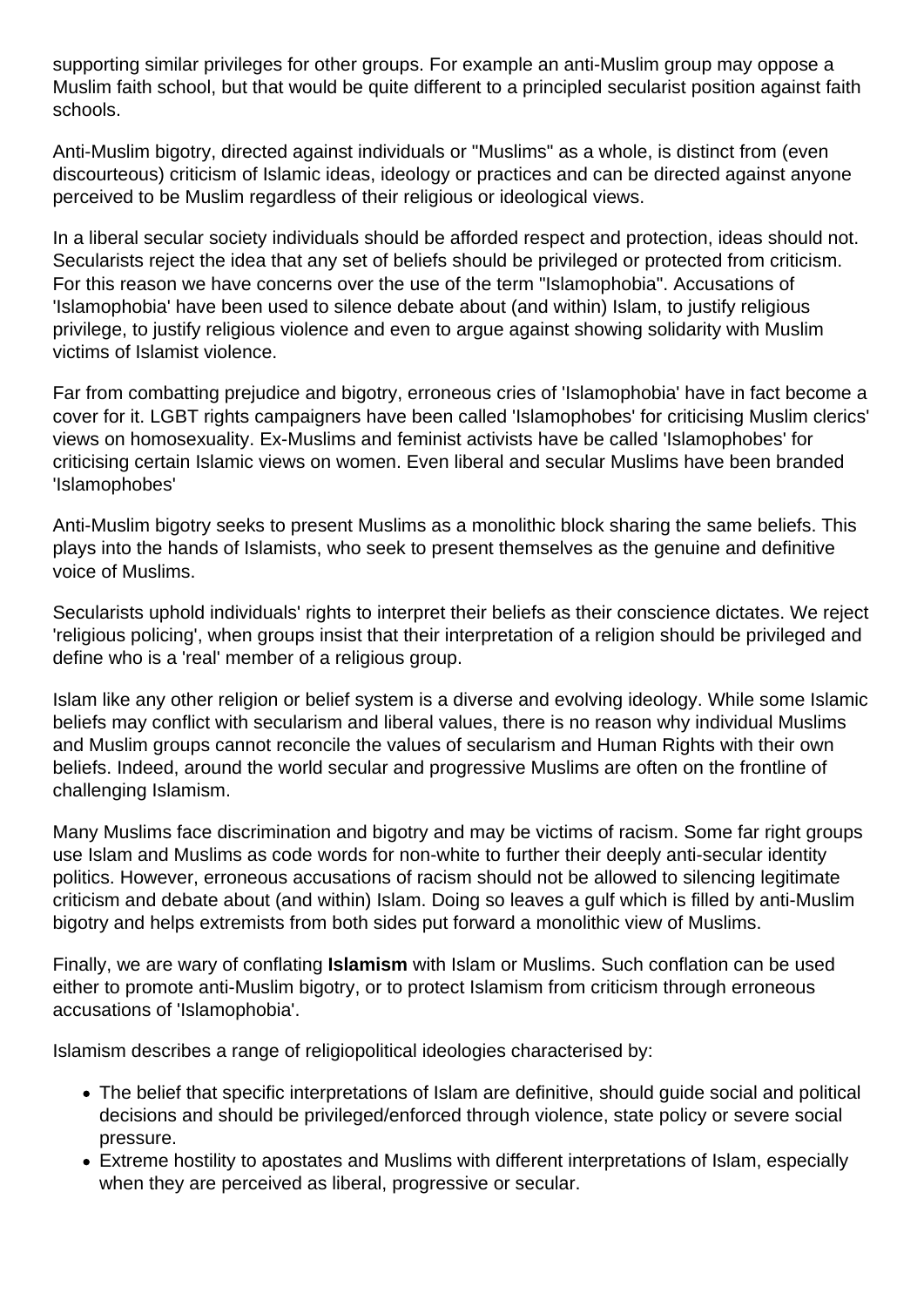- Explicit anti-secularism, coupled with the claim that secularism and Islam are incompatible.
- Extreme hostility to Human Rights and free expression where they contradict with the Islamists' preferred interpretation of Islam.
- The desire to establish a caliphate as a real world political entity governed by Islamic law.
- Extremely reactionary attitudes towards women and LGBTQ people based on an interpretation of Islam.

"Phobia language, including "Islamophobia" and "Christianophobia", has been used in some international human rights fora. This emphasises "feelings" rather than "actions", whether or not a human right has actually been violated. Human rights allows restrictions on inciting hatred against religious (or non-religious) believers, but it also requires a proper balance to be struck to safeguard freedom of expression. It is therefore important to ensure that freedom of religion or belief itself, not feelings about it, remains the primary focus of concern."

- [Foreign & Commonwealth Office Freedom of Religion or Belief Toolkit](https://assets.publishing.service.gov.uk/government/uploads/system/uploads/attachment_data/file/561516/Freedom_of_Religion_or_Belief_Toolkit_-_2016.pdf)

## [What is the NSS position on the burka and niqab?](https://www.secularism.org.uk/free-expression/freedom-of-expression-faq.html#e-190127-a)

The National Secular Society has serious concerns about the wearing of the burka (full veil with face covering) or niqab (face covering), relative to their symbolic role and the subjugation of women; their making an issue of female gender and sexuality; their potential to cover-up evidence of abuse; and their potential to hinder a woman's communicative abilities and integration within civil society.

These concerns notwithstanding, the NSS does not support attempts to legally ban the burka or niqab. We oppose a general 'burka ban' two grounds of principle: a woman's right to choose what she wears, i.e. her right to free expression; and her right to religious freedom.

An individual's right to express herself and to freely practise her religion constitute two of the fundamental principles upon which the NSS's ideal of secularism is based. We reject any legal interference with these principles, provided their realisation does not unjustifiably undermine the rights and freedoms of others.

The NSS sees as unjust and paradoxical, any attempt to promote freedom for women by limiting their freedom to dress and practice their religion in the way that they choose. Forcing a woman not to wear a burka or niqab contravenes a woman's right to choose in the same way that forcing her to wear one does; both cases represent an attempt to control the woman and dictate how she should express herself.

A law which prohibits the burka and niqab also punishes the very women society is seeking to liberate. The NSS takes the position that if a woman is being forced to wear the burka or niqab, the person forcing her to do so should be punished – not the victim of that enforcement.

The NSS is also concerned that a prohibition on the wearing of the burka and niqab would serve to further alienate women already on the margins of mainstream society. Furthermore, imposing a burka/niqab ban could exacerbate tensions between various communities in the UK and merely encourage some women who had not previously worn the burka or niqab to do so in protest or on principle.

The NSS condemns any view that rejects women as equal to men and abhors violence and harassment against women.